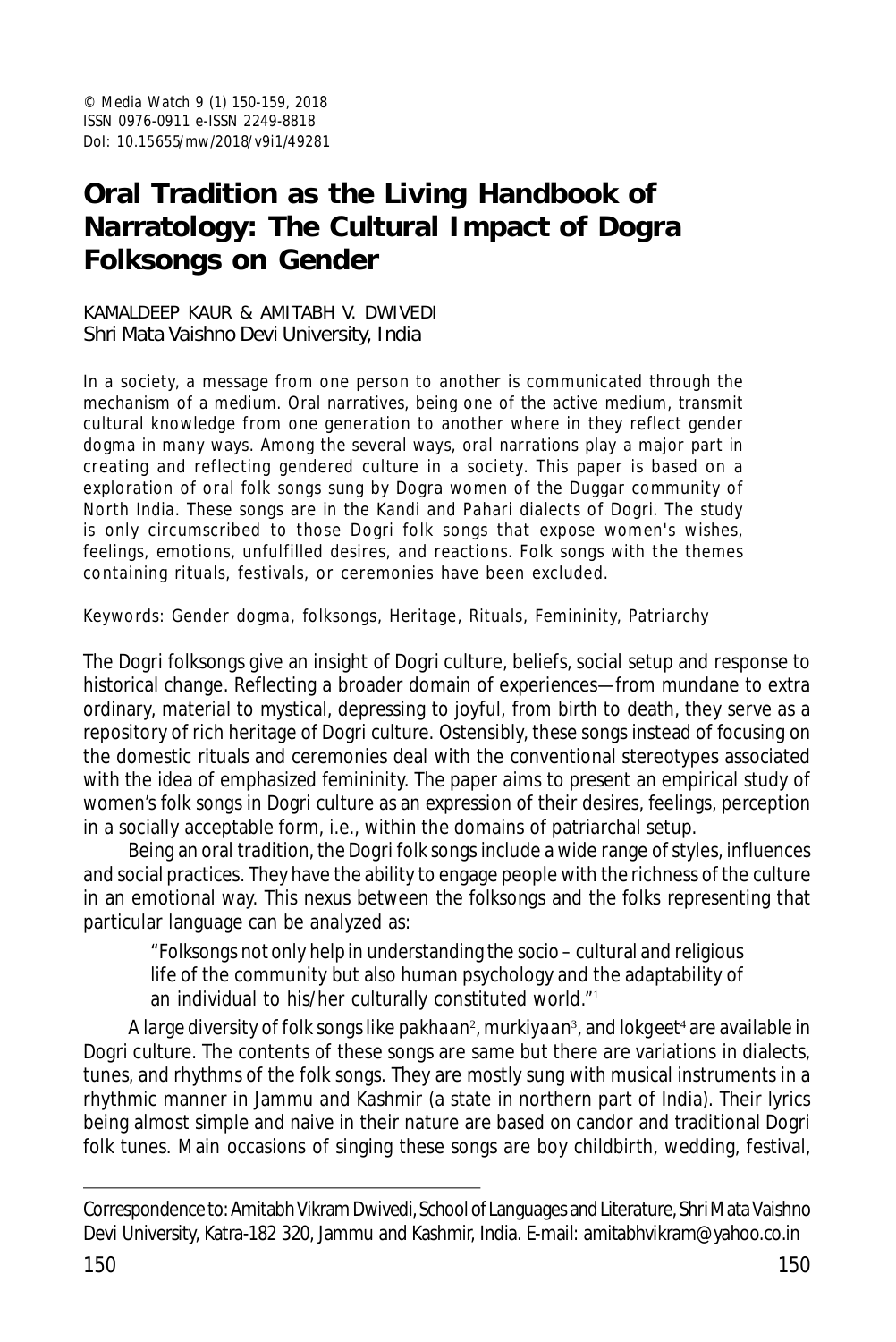welcoming and *vidaigeet<sup>s</sup>, satsang*6, joking relations, love theme, separation, costumes, farming, cultural awakening, historical events, fasting- feasting, festivals and so on. The females who sing these songs internalize them and pass them to further generations through their performances. "Dominant forms of subjectivity (or identity) are maintained, not through physical restraint or coercion, but through self-surveillance and self-correction to social norms."<sup>7</sup> In this way *lokgeet* (folk song)— contents spread across the community without any deliberate efforts. This normative control through gender inequality ensures the spread of the idea of emphasized femininity in a more potent way. Subscribers of these songs tend to be stereotypical images denied of their autonomous choices.

Much of work has been done on the North Indian folk songs by many writers, who have dealt with folk songs from various perspectives, but none of them has taken women as a talking point, which is hence the main hub in this paper. Mishra' has only tingled upon women's conditions in brief, leaving most of the important issues untouched. Wade<sup>2</sup> stressed only on the wedding songs. Chauhan<sup>3</sup> and Srivastava<sup>4</sup>, on the other hand, have dealt with the folk songs from a socio-cultural context. Whereas, Kuldeep<sup>5</sup> and Upadhyaya<sup>6</sup> have given only a customary view of folk songs and have not worked on them from the woman's perspective. Henry<sup>7</sup> talks about a few types of women's songs, but does not give any folk texts or discussions on women's stance as expressed in these songs. Another category is the *caiti*<sup>8</sup> songs, which are generally composed by men, although the text usually expresses women's feelings and dilemmas. Tewari° has listed few folk songs of women, but he primarily focuses upon those which portray domestic rituals and customs. Avasthi<sup>10</sup> though gives a good array of women's folk songs, but his assistance remains constrained to anthology. Singh<sup>11</sup> has made an inclusive study of Avadhi folk songs, and Tripathi<sup>12</sup> has done the equivalent for Bhojpuri songs, but they have not dealt with them from the explicit viewpoint of women. Jassal<sup>13</sup>, an anthrologist, investigates women's lives in rural north India using the Dogri folksong as a logical frame. She considers of songs as unrestrained vehicles, cultural assets, as "existing cultural codes of approved behavior and norms,"  $(p8)$  and "cultural discourses on emotion," acknowledging that the "act of singing imparts psychological strength to individual women and to women's collectivities."

Singh & Gill<sup>14</sup> provided examples of various types of folksongs, unfolding their genres, analyzing their themes and presented a sample of lifecycle songs; but they did not take in hand the theme of women representation in particular. How a woman is portrayed in women's folk songs and what needs, desires, and aspirations she apprizes, what aggravation and discrimination she undergoes, is a matter that has attained till date very little attention in the literature. The paper at hand strives to fill this gap.

## **Methodology**

In order to study the semantics of the selected folk songs, two well-known textual analysis methods have been used: the content analysis procedures and the Hermeneutics approach. The application of content analysis method is done to identify and examine the messages contained in the folk songs about womanhood. Underlying hermeneutic interpretative orientation is the view that the meaning of a text is largely determined by the complex whole that constitutes the context of use.

Texts reveal their significance, not on the surface of images and representations, but rather, in the complex ways that they produce, transform and shape meaning-structure... Thus, the interpretation of a text requires an appreciation of the specific rules of its formal existence as a signifying practice.<sup>15</sup>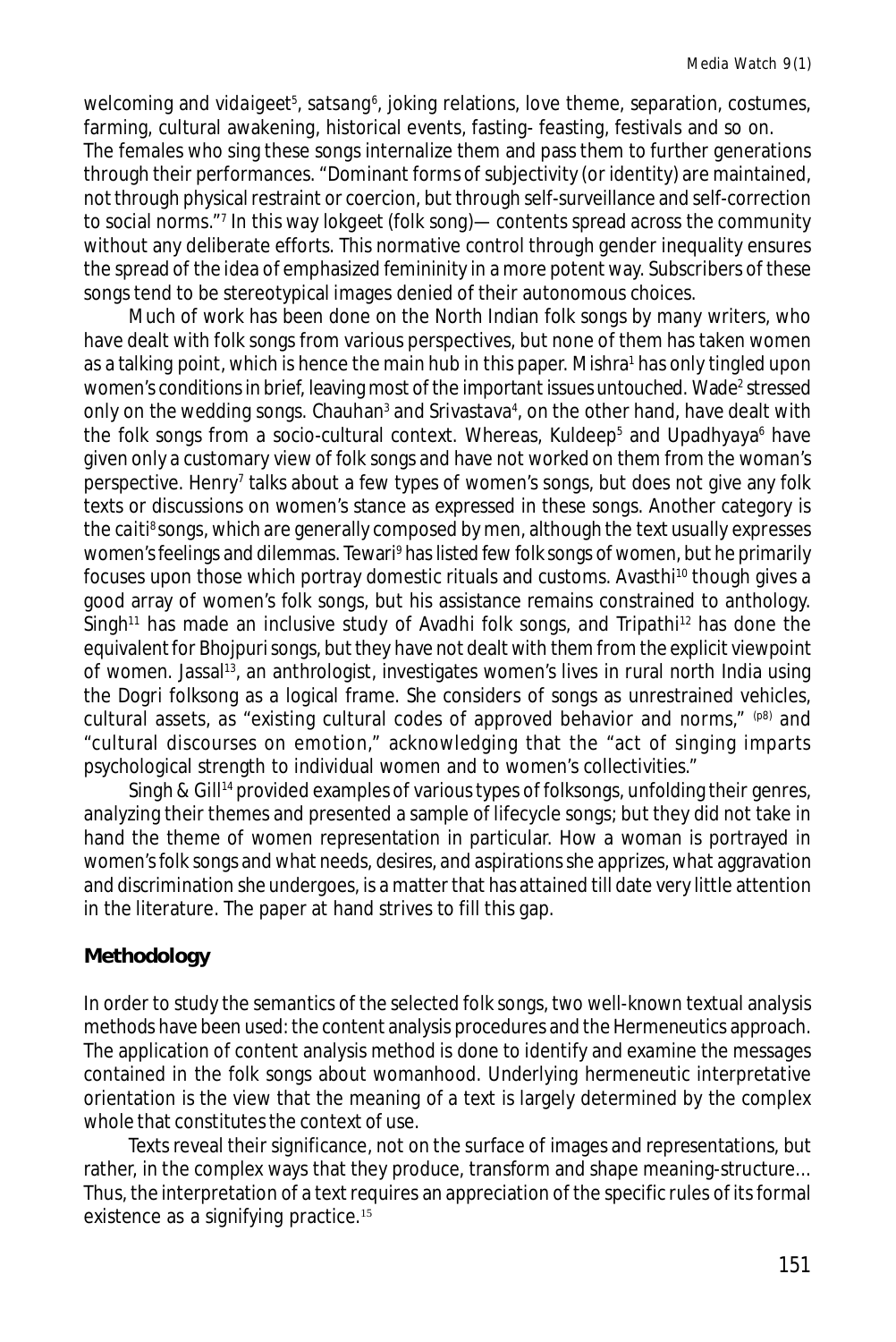In analyzing and interpreting the folksongs, three major inherent processes of the hermeneutic approach are considered. These are:

- (i) Interpreting the individual concepts rooted within the folksongs,
- (ii) Accommodating the social and cultural contexts through which the various concepts are associated to a particular folksong, and
- (iii) Drawing conclusion about the overall meaning of the folksongs.

The Dogri Folk songs have played a key role in the social and cultural portrayal of the Dogri culture. In this segment, attempt lies to seek answers of the subsequent questions:

- RQ1. Is the rural Dogri speaking community innately very violent towards Women?
- RQ2. Is linguistic hostility common to them?
- RQ3. Do these folk songs mirror real cultural and social practices?

Reviewing all folk songs, the main categories that have emerged and are dealt within this paper are folk songs based on the themes of gender discrimination, stances from before marriage and after marriage, and songs of separation: soldier's (*foji*) 1 wife struggle in the society. Women's folk songs, particularly those describing women's emotions, can, however, be divided into three categories depending on the occasions they are meant for, and that is how they shall be treated in the paper: Gender Discrimination, marriage and separation

*Gender Discrimination*: Dogri or 'Duggar' society is a male dominated society. Like any other modern society, it is basically patrilocal, patrilineal in its manner of organization. Women are expected to leave her birth-place after marriage to join her husband's clan. The property rights get transferred from senior male to the next in order. Man, therefore, always enjoys the upper hand in any clash of interests with women. Therefore, women are dependent on men for getting support and defense all over the life. As a daughter, she is dependent and protected by her father and brothers, as a wife by her husband and as a mother by her sons. Brothers are given more importance in homes and having a brother is considered as a social qualifier, i.e., one has both emotional and material support. It is evident in folk songs and a huge category is devoted to them.

Societal preference of male child, which is supported by statistical data almost everywhere shows that girls' number is far less than boys primarily due to female feticide. After birth on every step she faces gender discrimination. Folk songs are sung everywhere on occasion of boys' birth but on girls' birth nowhere in the society. The situation specific son-birth folk songs are known as *pakhaan* or *badaiyian*<sup>2</sup> and are sung on the birth of male baby and on ceremonies like *ritaan<sup>3</sup>* and *sutra<sup>4</sup>* of male child. The following refrain of a song sets the tone of the celebrations on the birth of a son in Dogra family:

*Khed khed ve nayanaya khed ve, apni maata di godi vich khed ve, tera babul bande lakh behl ve…*

(Translation: play dear baby boy; play in your mother's lap, your father distributes offerings, gifts especially to affinal relations…)

# *Kaar nandji de baden badaayian ji, kaar nand ji de, bajjan badaayian te chadhan kadaaiyaan ji, kar nandji de…*

(Translation: Greetings enter *nandji<sup>s</sup> house, Greetings enter Nandiji's house, Greetings* enter and feasts are made in Nandiji's house…)

There are hardly any folk songs that celebrate the birth of a female child, except for progressive families. Since there are no exclusive songs for girls, the same songs that are sung at the birth of a boy are sung for by replacing the words for boy child with the words for girl child to make it suitable for the occasion.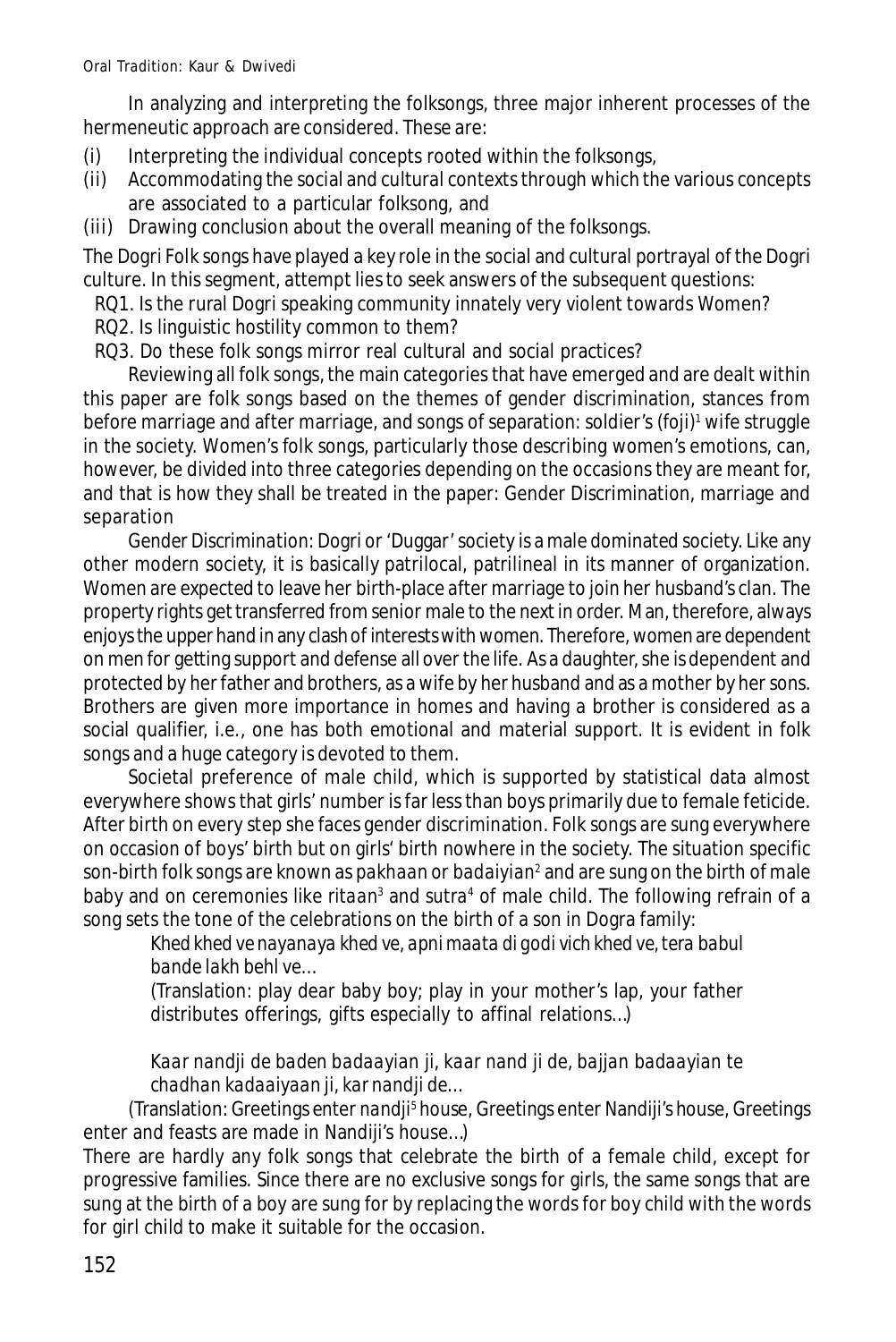Marriage

One of the major categories in Dogri folksongs is the *suhaag*<sup>6</sup>, a type of nuptial songs where societal expectations resound through the anxious and willing persona of young women rousing her family to seek her suitable match**.**

On the other hand, almost all wedding songs call to bride *laado*<sup>1</sup> and where she projects her desires, emotions and feelings mainly for searching handsome husband; asking for proper arrangement of *baraat<sup>2</sup>,* decoration of her palanquin, *batnaa*<sup>3</sup> related to her special bath and facial and so forth. The folk songs supporting above comments is as follows:

*Buye te khadotiye tu mal mal per na toh, baagi chamba khidi reha, tu baithi haar paroh, maaye ni sun meriye, mere babul nu samjha, tiyaan hoyian latt baberiyaan, kise nokar de latt laa…*

(Translation: O mother now you ask my father that your daughter has now turned maiden, find some suitable match, particularly a government employee.)

*Baabul bede harya shehtoot ni maaye, do aaye jattan wale saadh maaye, ohte mangde kanya da daan maaye, mere babul nu chithiyaan paa maaye, aape devega kanya da daan maaye…*

(Translation: The girl is praising the lush green mulberry tree in my father's courtyard, and the same moment two saints enter and ask for alms, and then the girl asks her mother to send a letter to her father, asking him to come home and give them alms (do *kanyadan<sup>4</sup>* ).

The persona of an aspirant bride is in conversations with his parents as to what type of husband she seeks. In these songs, the girl is seldom portrayed as docile, submissive or passive; on the contrary she is bold, daring and fearless. In real life, however girls have hardly any say in their own marriages.

The daughter getting married and leaving her father's home: Having nostalgic memories and emotions, this category is overwhelmed. *Kanyadan*, the giving of chaste daughters in marriage, is considered an act of charity worthy of the highest merit in the Indian context, and bestows honor and virtue. The following example showcases a bride's active reception of the responsibilities and worries that come with entering the new social space of her new home.

*Guddiyan pataari vich reh geiyaan, ho mera kirnu te reya wich tadke, saambh lo babul ji kaar apna ho tiyaan chaliyaan bagaane des ve, galiyaan babul ji hoyiaan pidiyan, ho tera veda te hoya pardes ve…*

(Translation: The dolls are left behind in the basket now, along with the other toys, she is pleading her father to take care of his home now, because she is going to leave that house permanently to live at a strange place among strange people.)

In this category, we see a paradox between the way a daughter is so dearly loved and brought up that her going away can be heartrending, while, on the other hand, once she gets married she cannot visit her parents without an invitation.

The conditions in in-laws family and women's family support especially brother protect and support her in this tough time: Even in Hindu Law there is a provision to give women a fair deal in the sharing of ancestral property but there are hardly such women's cases which claim for it in Dogri. Chowdhary<sup>5</sup> confirmed the fact by reiterating that *"The Hindu Succession Act of 1956"*<sup>6</sup> granted to females inheritance rights equal to those of male members in the family for the first time in independent India. Otherwise brother protects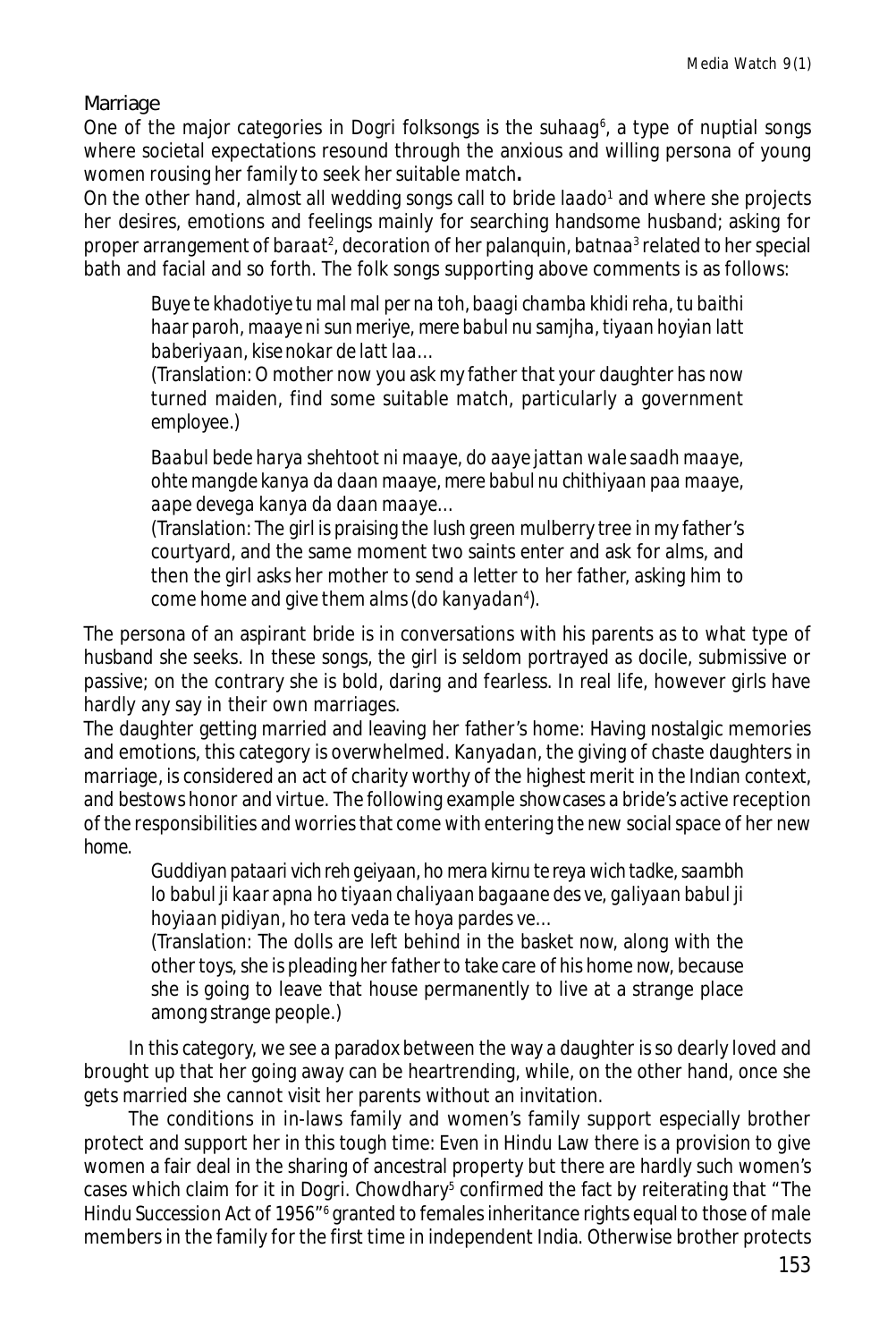and supports his sister and visit with gifts during festival seasons and also usher her to her natal home *Maykaa<sup>7</sup> .* It is also believed that parents feel insecure and helpless for their daughter, if she is not happy with in-laws. However, brother's strong position does matter, and this again promotes son preference. Following local adages support this point, for example, "*Jiski beti sukhi uska janam sukhi* (if someone's daughter is happy, it means he has fulfilled the purpose of life); girl does not take extra diet, but you (parents) are helpless when she is unhappy/tortured at in- laws family, this is painful; girls need a care taker as a brother and so forth. A Dogri girl almost worships her brother. She feels fortunate to have him and shows an extravagant hospitality when he visits her on festive occasions. Traditionally, a sister is sent from her in -laws to her parent's home with her brother only. Frequent visits keep mutual touch between two families and subsequently in two villages and thus results inter-familial and inter-villages bonding.

 Woman is complaining her mother about her mother-in-law: Since past so many years, Dogri girls are taught to be reverent and compliant to their husbands and their relatives (in-laws). In contrast to this, we can hear derogatory and denunciating words against these same relatives, who in real life are treated with great respect. Generally, a daughter-in-law does not dare to argue with her mother-in-law or sister-in-law, but in the folk songs these directions of normal conduct can be set aside with liberty. A plethora of anecdotes on women's pathetic and helpless life, the tyranny and torture she faces has been portrayed in such Dogri folksongs.

*Mere bede diye khajoore, mein saariyaan kaliyaan todh rakhaan, meri sasu ne bole mande bol, mein dabbi wich paayi rakhaan, mera babul ji aawan mere kol, mein saare dukh kholiye dasaan…*

(The girl is addressing the date palm tree in her courtyard; I will pluck all the flower buds and store them in a box, my mother-in-law has abused me, and I will also store those bad words in a box, when my parents will come to me, I will tell them all.)

Sometimes these songs smoothens the social confrontation and discontent and ease the women in efforts to adjust herself into her setting and fate. Many comforting and quieting songs sung at the time of farewell of a bride are remarkable in this context. Woman is complaining her husband about her mother-in-law: Woman sends massage to her husband to meet without delay. Immediately he reaches and is told about her complaints and gripes, about his mother who berates and rebukes her. Subsequently, her husband feels very sorry for her but he does not promise to do anything about this.

*Aaun galaaniyaan saach vo, mere baanku deya chachua, mikki vi leyi chal kach vo mere banku deya chachua, sas nanaan miki jeen nyi dindiyaan, thande paani da kut peen nyi dindiyaa, aakhdiyaan charkha katt wo, mere baanku deya chachua…*

(Translation: I am telling you the truth, take me along, my mother-in-law and my sister-in-law don't let me live happily, they don't let me drink even a sip of cold water, and ask me to spin the wheel all day…)

# Separation

Soldier's wife struggles in the society: Joining Army has been the most reputable occupation in Dogri culture. Since most of the time the soldier's wife does not accompany him due to some unavoidable circumstances, she has to struggle alone in the society. She is pining for him in his absence, seen carping that how could I celebrate my festivals when my husband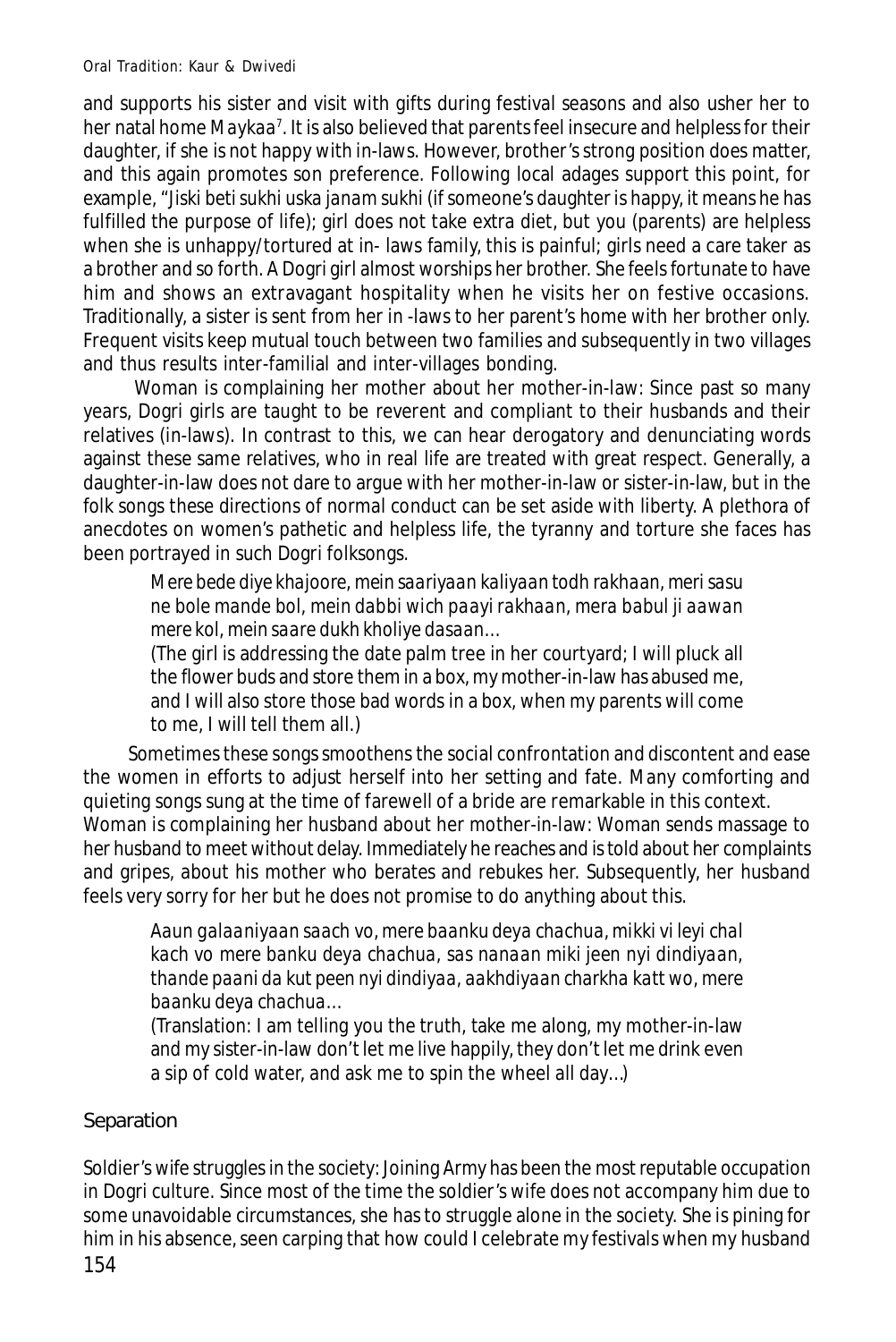is fighting on border. She further signs that the weather is so pleasant and her husband is playing with bullets on the country's border; waiting for him is another aspect that describes her loneliness. The rainy season is one of the favorite seasons of women and is held to evoke many romantic and nostalgic feelings. The drizzle, the soft breeze and the lightening make her husband's absence more unbearable and cause her to feel sad and lonely. The loss of social inhibition in the absence of the husband is painted in the following folksong known as *surma*<sup>1</sup> :

*Palaa shipaaiya dogreya, rusliyaan-rusliyaan taaran tera badaa mandaa lagda, doo din chuttiyaan aayija suhaani rutt ambarein di…* (Translation: My dear Dogra soldier, I really miss you, take leave and come home for two days, the weather is so pleasant…)

## **Conclusion**

The Dogri folk songs discussed above represent a multi-colored picture of the Dogri women. They not only symbolize an orthodox typecast of her, but also portrays her as buoyant and capable of expressing her emotions liberally and heedlessly. The songs articulate of her longings and wishes, her frustrations, and the dilemmas that go with different facades of her life. The songs lay naked the truth of her status in the society. Some songs describe her as passive and subservient, while others show her as valiant and rebellious. Some show that the girls are unsolicited and can only bring unhappiness to the family, while others celebrate their upbringing.

The conservative typecast of a Dogri woman describe her as immature, naive, and superstitious, as a person who looks upon the melancholy of life, disease, and death originating from the rage of gods and goddesses. She is regarded as pious and god fearing. This stereotype of the Dogri woman finds its pronouncement in the folk songs, but also its negation, as sometimes the Dogri woman appears as eccentric and radical mocking at the social precincts, as someone who is prepared to tackle the established authorities of social norms and customs, and is prone to speak about the injustices and inequities to which she is subjected. While she can be meek and submissive, she can even be strong and indomitable. Women's folk songs can be called a safety valve that works as an outlet for women through which they can put across their bottled-up bitterness against the social order.

Anything, however intolerable it may be in real life, finds a suitable outlet in the folk songs. It is through folk songs that women find expression for their passions, their frustrations, their anger, and their love. It is through them that they voice their grievances and show their hurt. The folk songs offer beautiful vignettes through which we can look into the intricate phenomenon we term culture. Folk songs, mainly women's folk songs, are a rich basis for understanding the place of women in Dogra society.

It is a decisive analysis of the folk songs that deal with women's common wishes, contained emotions, discontented desires, hopes, disappointments, and their reactions to their social environment. The portrait of woman as depicted in these songs is time and again at variance with the conventional typecast of an subservient, submissive, and traditionalist woman that is fabricated in one's mind. This paper highlights the very significant safety-valve function of these folk songs in which women are afforded an occasion to express their bottled-up feelings and their longings in a socially acceptable form.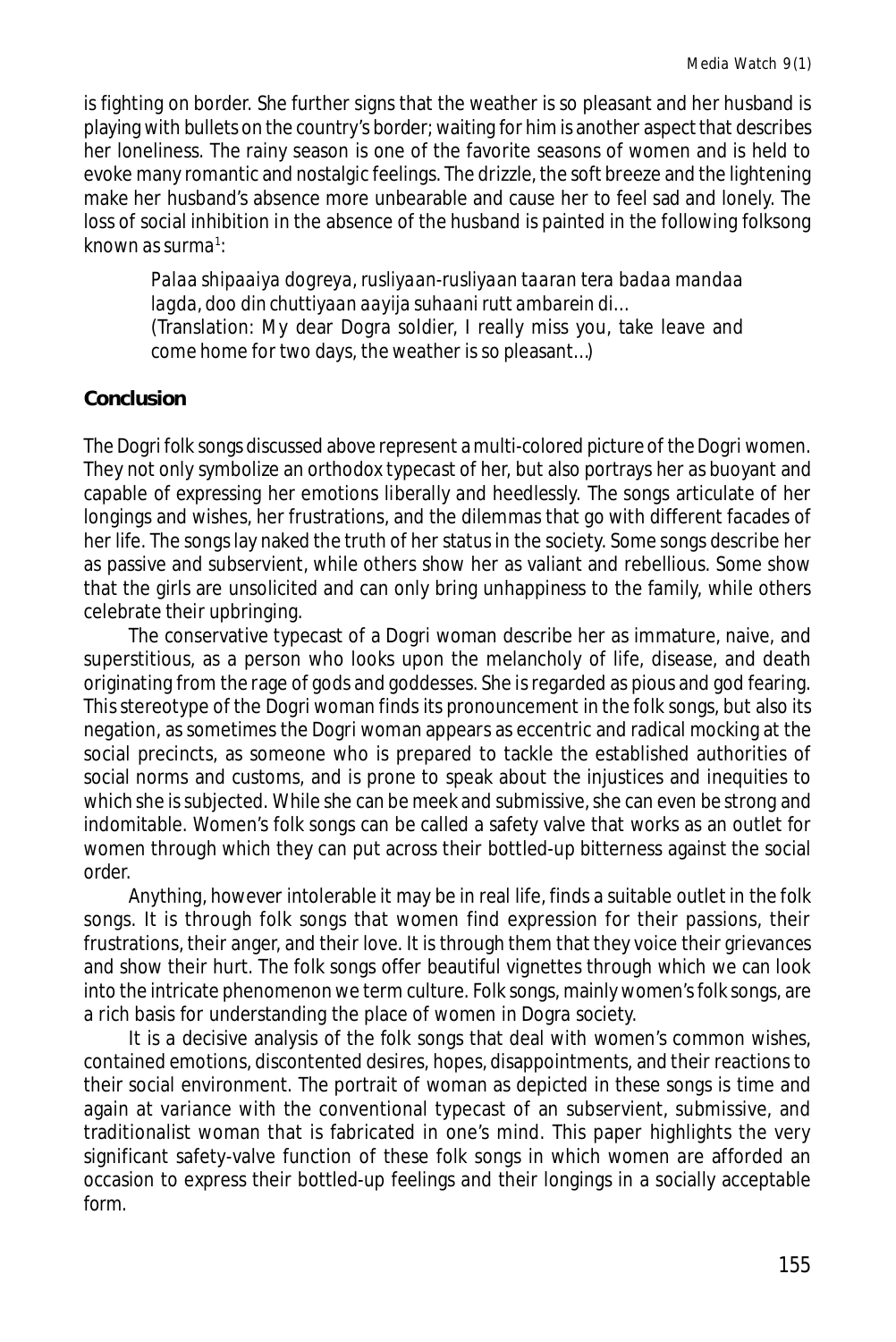The songs of women discussed above give a dappled picture of Dogra women. They do not portray only a conformist stereotype of a Dogra woman; they also portray her as jovial and capable of expressing her emotions liberally and with abandon. The songs tell us about her longings and desires, her frustrations, and the predicaments that go with different facets of her life. The songs lay uncovered her status in the Dogra society. Some describe her as obedient and submissive, others depict her as bold, audacious and rebellious. Some show us that girls are unwelcome and can only bring sorrow to the family, while others illustrate how affectionately and with what loving care they are brought up. In these folk songs, we also see the in congruity stuck between the ways a daughter is so dearly loved that her going away can be painful, while, on the other side, once she gets married she cannot visit her parents without an appropriate invitation.

The traditional stereotype of a Dogra woman portrays her as innocent, gullible, and superstitious, as a person who looks upon the miseries of life, disease, and death as stemming from the rage of gods and goddesses. She is deemed to be devout and godfearing. This stereotype of the Dogra woman finds its affirmation in the folk songs, but also its denial, for on occasion the Dogra woman appears as a maverick who is contemptuous of social constraints, as someone who is primed to confront the conventional authority of social norms and mores, and is prepared to convincingly articulate the injustices and inequities to which she is subjected. While she can be passive, she can be strong and determined as well. Women's folk songs are a type of safety valve meant to supply a vent for women through which they can put across their bottled-up antipathy against the social order. From their initial age, Dogra girls are taught to be courteous and submissive to their husbands and their relatives.

In contrast to this, we often hear in the folk songs strongly offensive and accusatory words against these same relatives, who in real life would be treated with great reverence. Usually a daughter-in-law does not defy or argue with her mother-in-law or sister-in- law, but in the folk songs these rules of normal behavior can be set aside with impunity. Whatever thing, however undesirable it may be in real life, finds an appropriate passage in the folk songs. It is through folk songs that women give voice to their passions, their frustrations, their resentment, and their love. It is through them that they voice their grievances and show their upset. The folk songs offer beautiful vignettes through which we can look into the intricate phenomenon we call culture. Folk songs, chiefly women's folk songs, are a rich source for understanding the locale of women in a Dogra society.

Dogri cosmology, ethics and societal norms come to light in folksongs in ways that complement the existing historical record, but also offer new insights into the processes of socializing individual's development, but also a part of Dogra society.

Folksongs are vital to Dogri culture in that they emerge as the fruits of a vague thing like a folk or a collective mind, and make existent for us the natural, social and ethical, and changing world that Dogra people occupied. The Dogra rebellious spirit, readiness for love and war, sacrifice for tribe or lover is among the intangibles of the regions philosophy that impulsively appear in its folksongs.

On the other hand, theses folksongs can be treated as texts for the study of Dogri as a language- captured out of the ether and potted with pen and paper. Yet these songs are basically not texts, in that they are difficult to pin down, living, flexible and changing. That these songs have chiefly been the realm of women's expression is not insignificant: they are the counterparts to the written texts, feminine in that they quietly work behind literatures scenes, but yet dynamically occupied in the process of fabrication.

156 For modern Dogra's, the maintenance of folksongs is a heritage question- we do not wish to be inferior in the loss of lessons learned by our predecessors ever since times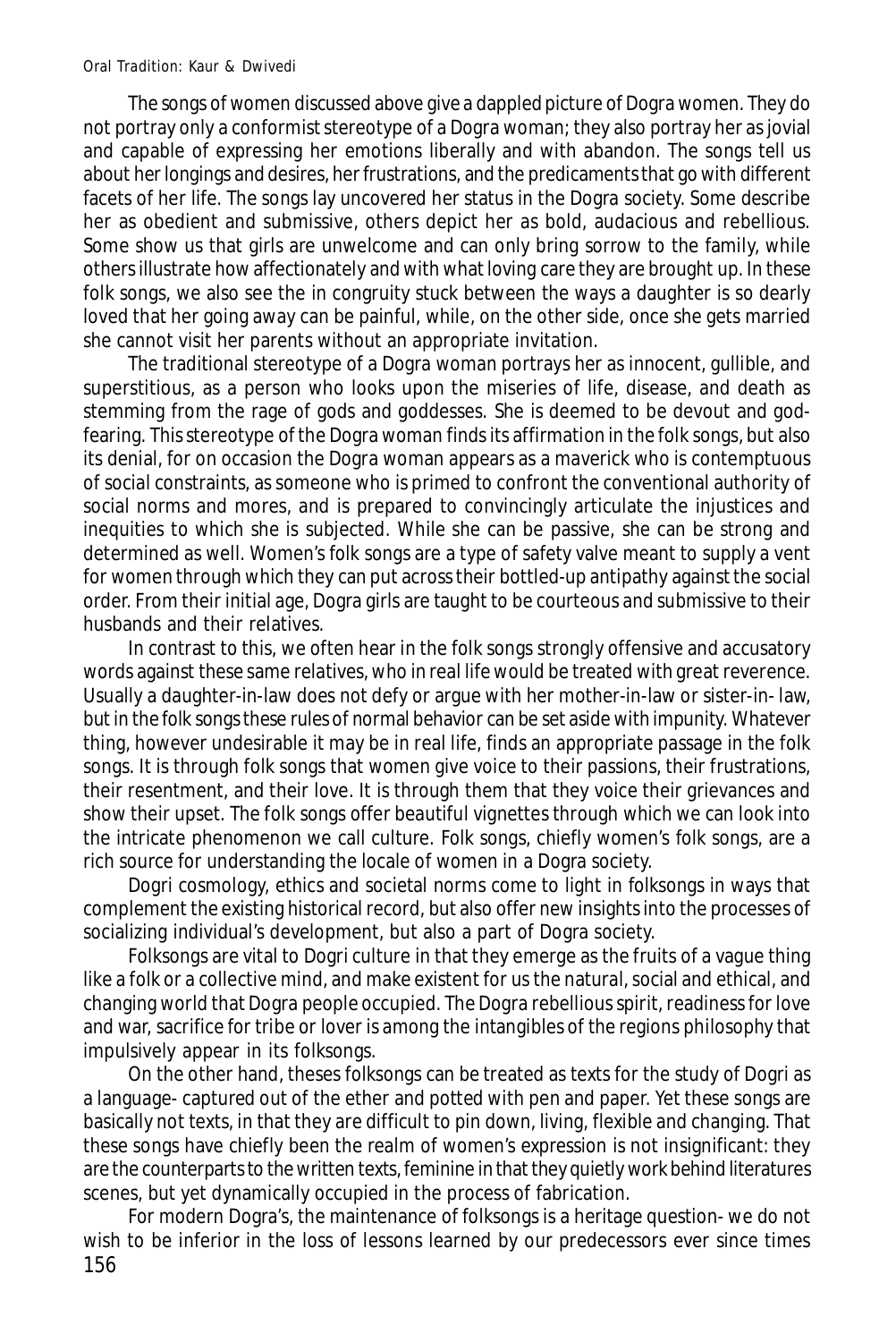immemorial. We might want to add access to the experiences of people who populated in the J&K regions, but lived in a very dissimilar world. Nostalgia and inquisitiveness draw us to folksongs, and their rhythms, themes and concerns move us in surprising ways.

Scholars may anticipate using the folk texts to rebuild the daily, annual, and life cycle concerns of Dogra's and the power dynamics that permeated village life. Folksongs can help us better comprehend Dogri written literature, and perchance literature can help us come to these folksongs with bright lenses.

The folksongs offer the milieu and framework out of which literature and history emerge. Folk expressions can be captured by the poets, whose writings in turn can instigate and become part of Dogri Folk reminiscences. Just as Dogri written and oral traditions have enjoyed vigorous interface for centuries, the agenda's of heritage seekers and logical scholars are mutually harmonizing. Dogri folksongs make us conscious of how Dogra's steer problems posed by communal living, uncultivated natural forces and historical change, and hence demand our attention.

#### **Notes**

**1 Deep Punia,** *Social Values in Folklore***. (Rawat Publications, 1993), 11.**

- <sup>2</sup> These kinds of folk songs are widely prevalent form of mass entertainment in Dogri region. They are independent of instruments. They are in verse form.
- <sup>3</sup> Dogri folksong sung with the help of gestures.
- 4 They are a kind of Indian folksongs meant for all memorable occasions, to celebrate festivals and rituals.
- 5 Folk songs sung at the see-off ceremony of the bride.
- <sup>6</sup> Gatherings to sing religious songs of Gods and Deities.
- 7 Sylvia Blood, Body Work: The Social Construction of Women's Body Image (London: Routledge, 2005), 55.
- $^{\text{\tiny{\textregistered}}}$  L. Grossberg, Strategies of Marxist Cultural Interpretation, ed. R.K. Avery, D. Eason in *Critical Perspectives of Media and Society*, (The Guilford Press, New York, 1991), p. 134.
- 9 S. D. Mishra, "Importance of Women in Hindi Folk Songs," *Women in Hindi folklore* (Calcutta: Indian Publications 1969).
- <sup>10</sup> Bonnie C. Wade , "Songs of Traditional Wedding Ceremonies in North India," *Yearbook of the International Folk-Music Council* 3-4 (1971): 72.
- <sup>11</sup> Vidaya Chauhan , *Lok Geeton ki Sanskritik Prishfabhtimi* [The cultural background of the folk songs] (Agra: Pragati Prakashan 1972).
- <sup>12</sup> S. Srivastava , *Bhojpuri Lok Geeton Men Sanskritik Tatva* [Cultural aspect of Bhojpuri folk songs] (Allahabad: Kendra Prakashan 1982).
- <sup>13</sup> Kuldeep, *Lok Geeton ka Vikdsdtmaka Adhyayana* [A study ot the evolution of folk songs] (Agra: Pragati Prakashan 1972).
- <sup>14</sup>K. D. Upadhyaya , *Avadhi Lok Geet* [Avadhi folk songs] (Allahabad: Sahitya Bhavan 1978).
- <sup>15</sup> Edward. O. Henry, "The Variety of Music in a North Indian Village: Reassessing Cantometrics," *Ethnomusicology* 20 (1976): 49-66.
- <sup>16</sup> They are semi-classical songs sung in the Hindu calendar month of Ciat. These songs are rendered during the holy month of Shri Rama Navami in Mar/Apr. It falls under light classical of Hindustani classical music. The songs typically have the name of lord Rama.
- <sup>17</sup> L. G. Tewari, *Folk Music of India: Uttar Pradesh* Microfilms International, 1988 and "Sohar: Childbirth Songs of Joy" *Asian Folklore Studies* 47 (1974): 257-76.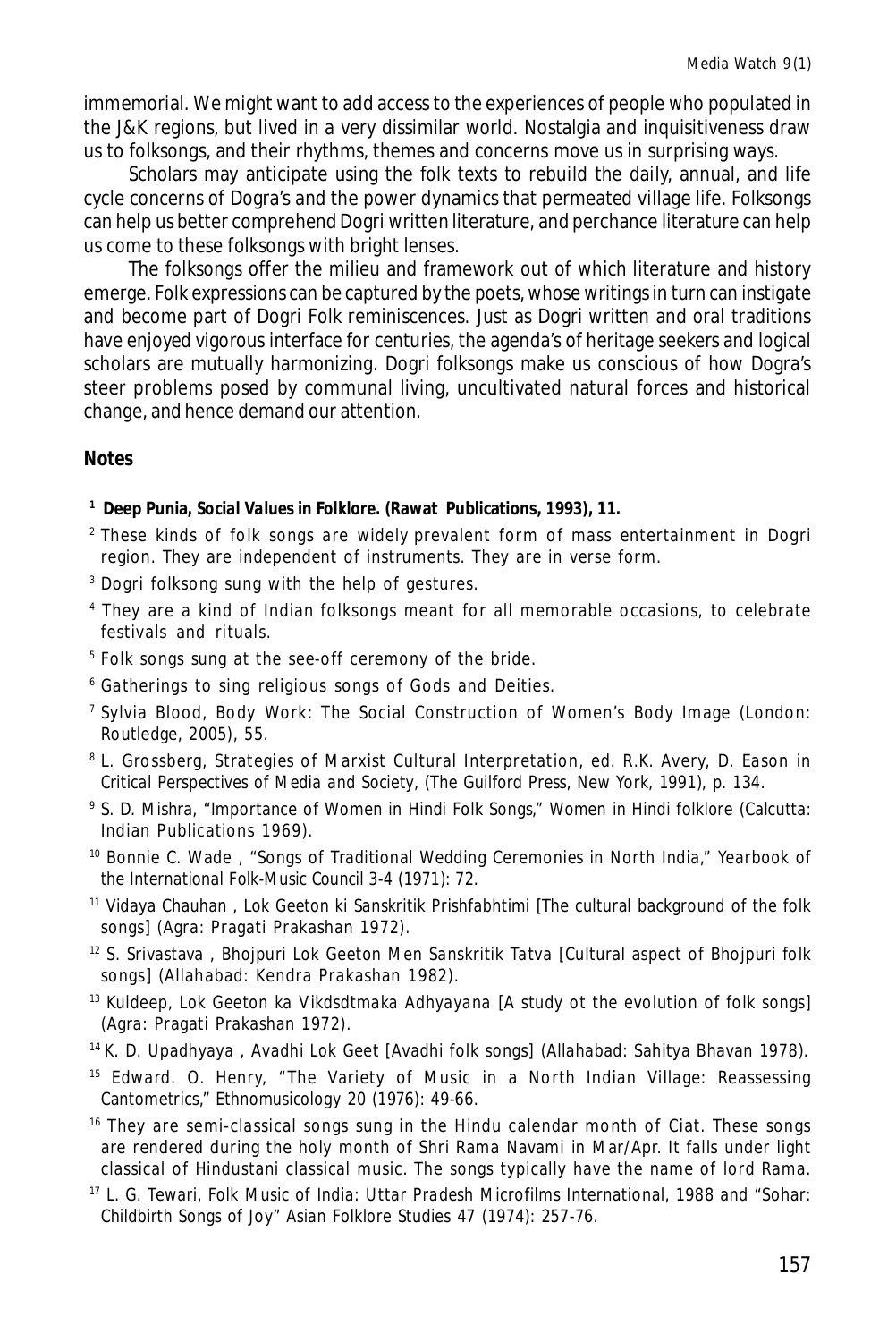- <sup>18</sup> Avasthi, Maheshpratap Narayan. *Avadhi Lok Geet Hazard* [One thousand Avadhi folk songs]. (Allahabad: Asumati Prakashan, 1985).
- <sup>19</sup> Singh, V .V. *Avadhi Lok Geet: Samikshatmak Adhyayan* [Avadhi folk songs: A Critical Study]. (Allahabad: Parimal Prakashan,1983).
- <sup>20</sup> Tripathi, R. N. (samvat 1906) *Kavita kaumudi, bhag 5* [Elucidation of poems, part 5]. Cited in Singh 1983.
- <sup>21</sup> Jassal, Smita.T. *Unearthing Gender: Folksongs of North India.* (Duke University Press, 2012): 8.
- <sup>22</sup> Singh &Gill: *Folksongs of Punjab*.JPS, 11: 2.
- <sup>23</sup> Term used for soldier in Dogri language.
- <sup>24</sup> Folksongs to express greetings.
- <sup>25</sup> Different ceremonies for different occasions.
- <sup>26</sup> Gathering ceremony conducted on the birth of a boy child.
- $27$  The term 'Nandji' in Hindu context is used to denote 'Lord Krishna'. The meaning of the term is joyful, happy or pleasure, father of Krishna, etc.
- $28$  They are basically the category of marriage songs which catches that transient between a known past and a dreamed future. It shimmers with anticipation. This segment is filled with daughter's feeling of alienation or separateness from her paternal home and segues into the sorrow of the real separation that occurs with her marriage. These songs give sharp rending of degrees of attachment with family. Affection between daughter and father is sweetly brought out through these songs.
- $29$  Term used for a beloved daughter in Dogri culture.
- <sup>30</sup> In North Indian communities, it is customary for the bridegroom to travel to the wedding venue on a mare accompanied with his family members and guests. This wedding procession is known as baraat.
- <sup>31</sup> Ceremony related to the special bath of the Bride, where turmeric paste is applied on the face and body of the bride. The concept behind this ceremony is that this brings glow on the bride's face on the day of her marriage.
- $32$  It is the most auspicious and significant ritual in Hindu Religion. The literal meaning of the term 'kanya' is 'virgin' and 'daan' is 'gifting', therefore it means gifting away a virgin daughter. It is very pious and dutiful ritual which is said to bring fortune as well as relief from the sins for the bride's parents.
- 33 Prem Chowdhry, "Enforcing Cultural Codes: Gender and Violence in Northern India," *Economic and Political Weekly*, 32(1997): 1919–28.
- <sup>34</sup> Under the Hindu Succession Act, 1956, females are granted ownership of all property acquired either before or after the signing of the Act, abolishing their "limited owner" status. However, it was not until the 2005 Amendment that daughters were allowed equal receipt of property as with sons. This invariably grants females property rights.

<sup>35</sup> Bride's paternal home.

<sup>36</sup> This song in Dogri, set to dance reveals the anguish of a newly married girl whose husband is away in the Army. The ever increasing yearning of re-union is depicted through this song and dance.